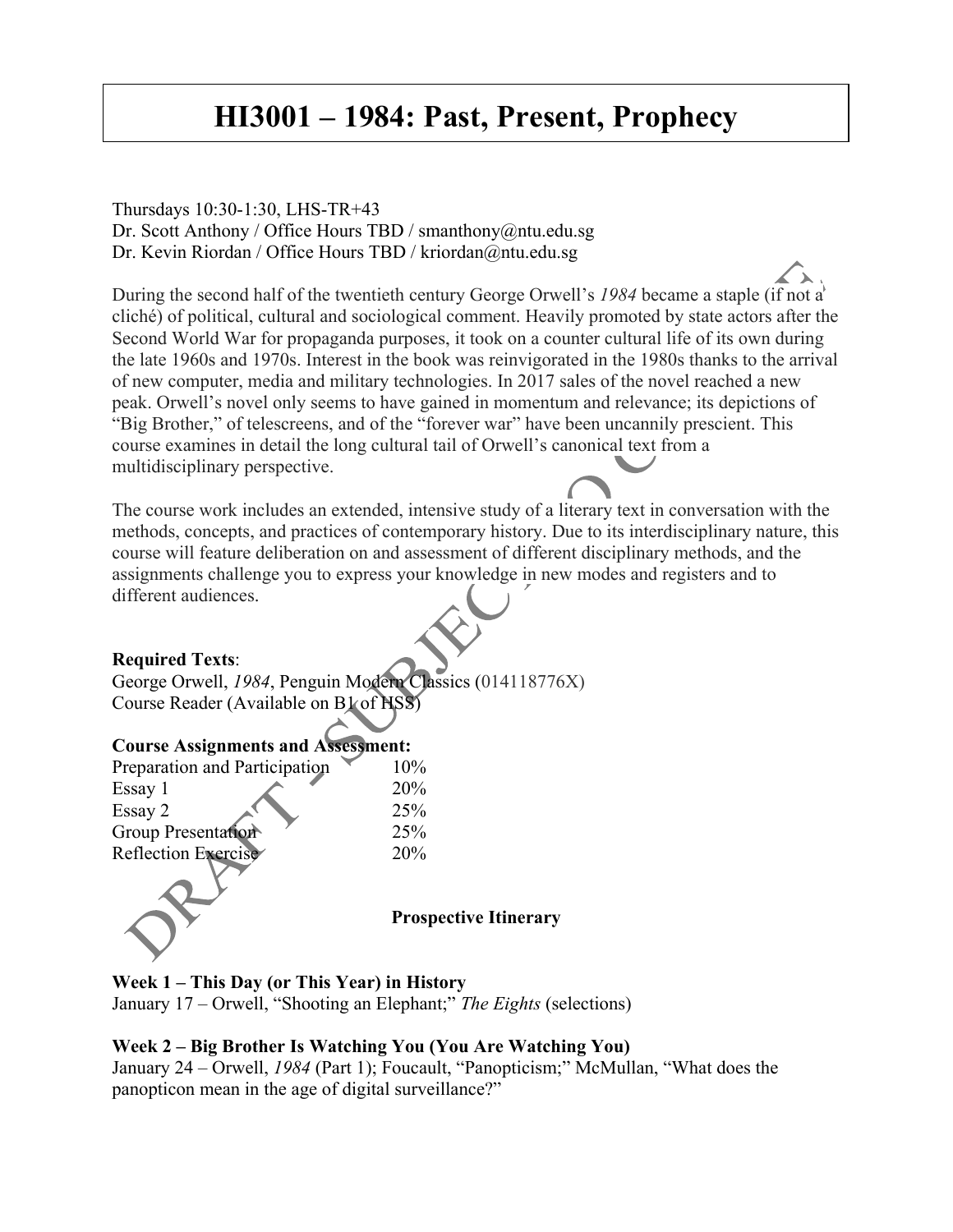## **Week 3 – The Cold War (and the Forever War)**

January 31 –Westad, from *The Cold War: A World History*; Wright, from *Iron Curtain: From Stage to Cold War*; from Rubin, *Archives of Authority: Empire, Culture, and the Cold War*

## **Week 4 – Slavery Is Freedom and Pain Is Pleasure**

February 7 – Orwell, *1984* (Part 2); Postman, from *Amusing Ourselves to Death*; Wallace, "Shipping Out: On the (nearly fatal) comforts of a luxury cruise;" Freud, from *Beyond the Pleasure Principle*

### **Week 5 – Airborne: The BBC and Listening to 1984**

February 14 – *Listen to Britain* (dir. Jennings); Bloom, from *The Wireless Past*; Mowitt, Object of Radio Studies"

#### **Week 6 – Writing in Room 101**

February 21 – Orwell, *1984* (Part 3); Orwell, "Politics and the English Language" Essay 1 due

## **Week 7 – The Ministry of Fear: Scenes from the Lives of Pioneer Propagandists**

February 28 – Orwell, "Propaganda and demotic speech;" Welch, from *Persuading the People: British Propaganda in World War Two*; Clampin, from *Advertising & Propaganda in WWII: Cultural identity and the Blitz spirit;* Defty, from *Britain, America and Anti-Communist Propaganda, 1945-1953: The Information Research Department*



# **Week 8 – The History of a Year: 1979**

March 14 – Caryl**,** *Strange Rebels: 1979 and the Birth of the 21st Century*; Wheen, *How Mumbo-Jumbo Conquered the World* & *Strange Days Indeed: The Golden Age of Paranoia*

# **Week 9 – The 1984 Mixtape: Optimism in the Culture Industry**

March 21 – Selected Songs and Videos

**Week 10 – Cultures of 1984** March 28 – Group Presentations

# **Week 11 – Orwell's Literary Legacies**

April 4 – Murakami, from *1Q84*; Rodden, *The Politics of Literary Reputation: The Making and Claiming of 'St George' Orwell*; *Inside the Myth. Orwell: Views from the Left*; Sutherland, *Orwell's Nose: A Pathological Biography*; Hitchens *Orwell's Victory* or *Prepared for the worst: Selected Essays and Minority Reports* Essay 2 Due

## **Week 12 – 1984 (All Over Again)**

April 11 – Wu, from *The Attention Merchants:* from *From the Daily Newspaper to Social Media, How Our Time and Attention Is Harvested and Sold*; Taplin, from *Move Fast and Break Things:*